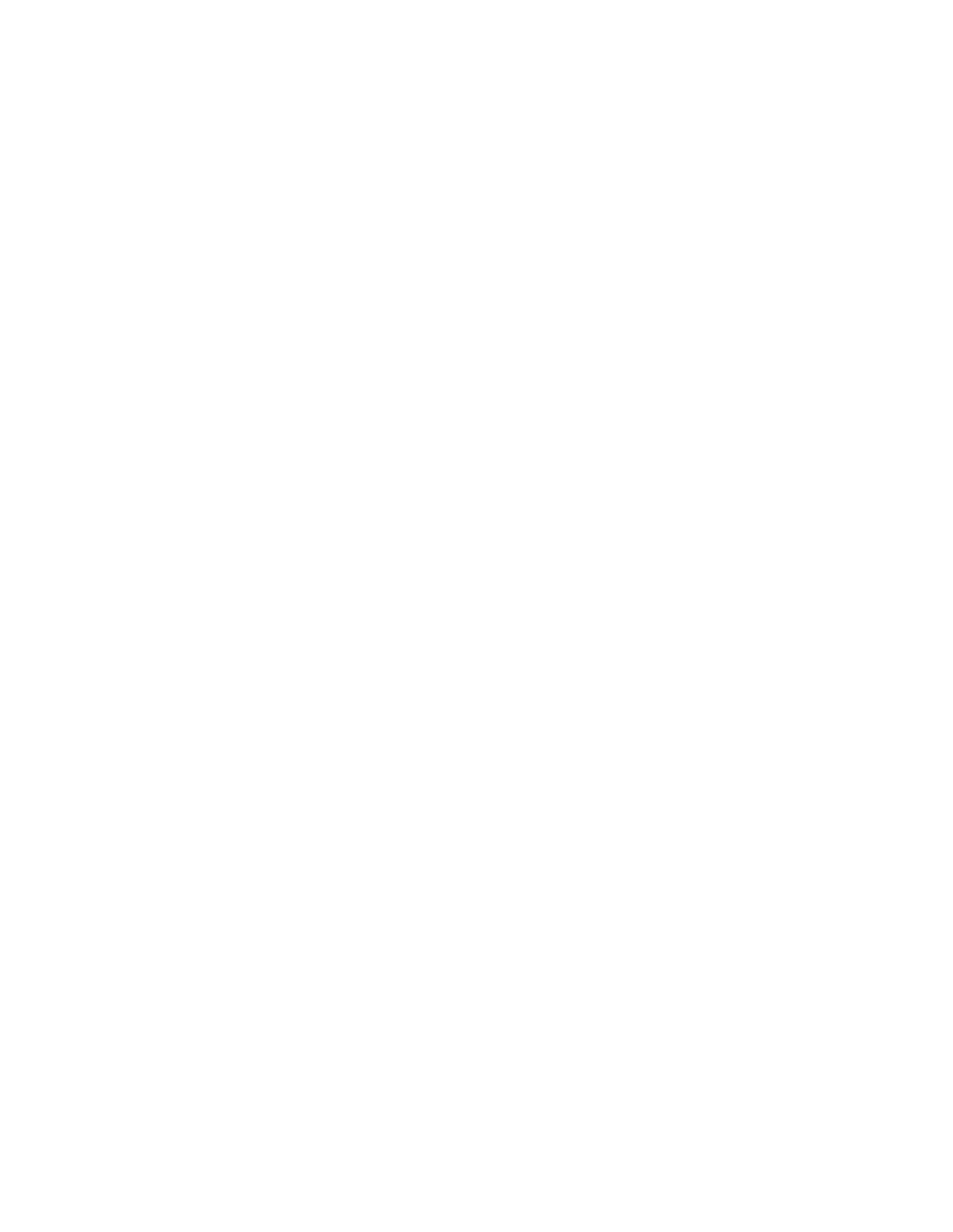**bridgeMLS** *Internet Data Exchange (IDX)*

# **Consultant's Data Access Agreement For Internet Data Exchange (IDX)**

*This form is a legally binding document between you and the bridgeMLS*

By submitting this contract to bridgeMLS, you, the Vendor or Consultant is intending to become an Internet Data Exchange Consultant to provide an IDX website for active bridgeMLS Participants and/or Subscribers. Please refer to the bridgeMLS IDX Program Policy available at http://www.bridgemls.com for further details. Each licensed agent of the firm who wishes to obtain IDX data must ensure this contract is filled out completely and signed by the MLS Participant (See Paragraph 3 for definitions) for their firm. There are no exceptions. Once you have filled out the last page of this contract and obtained all of the required signature, please mail or fax the last page (page 7) to

#### **Bridge MLS** 2855 Telegraph Ave. Suite 600 Berkeley, CA, 94705

Fax: 510.848.2439

Within three (3) business days of receipt of this completed Agreement, we will send you or your consultant a copy of the executed Agreement along with instructions for IDX listing or data access.

## **AGREEMENT**

- 1. This **AGREEMENT** is made and entered into by the among bridgeMLS and the Participant whose name and contact information appear on the signature page of the Agreement designating
	- a. The Participant information and signature
	- b. The Subscriber information and signature
	- c. The Consultant information and signature
- 2. Participant/Subscriber wishes to obtain, and the bridgeMLS wishes to provide, data for Participant/Subscriber public website, namely the listing data of other real estate brokerages participating in the IDX Program. Participant/Subscriber may wish to engage Consultants (i.e. other companies or individuals who are not employees of the Firm) to perform data downloading, manipulations and formatting, as well as programming and web design.

#### **DEFINITIONS**

3. For purposes of this Agreement, the following terms shall have the meanings set forth below.

**Consultant:** A consultant is defined as a person company or entity who is not an employee of the Participant of subscriber who acts to assist an IDX Participant or Subscriber in performing downloading, manipulation or formatting or receiving, presenting, housing, as well as programming and web design or distributing the IDX data over the Internet or by any other method to members of the public. Such consultants must agree to comply with this Agreement.

**Consumer:** A consumer is a member of the public, an end user, who has access to the IDX data through the public website of an IDX Participant or Subscriber and who is seeking a property for their own use or is seeking general information for their personal use bu not for a business use.

Firm: The entity under which the Participants/Subscriber is doing business.

**IDX Database (IDXdb)**: The current aggregate compilation of approved listings of all Internet Data Exchange Participants of the bridgeMLS, Bay East (BEAR), Contra Costa Associations of REALTORS® (CCAR) MLS and MLSListings Inc. Those listings where the property seller has opted out of Internet publication by so indicating on the listing agreement are excluded. The bridgeMLS, BEAR, CCAR MLS and MLSListings Inc. own the IDXdb Data originating from their respective MLS's and the IDXdb compilations are protected under copyright law.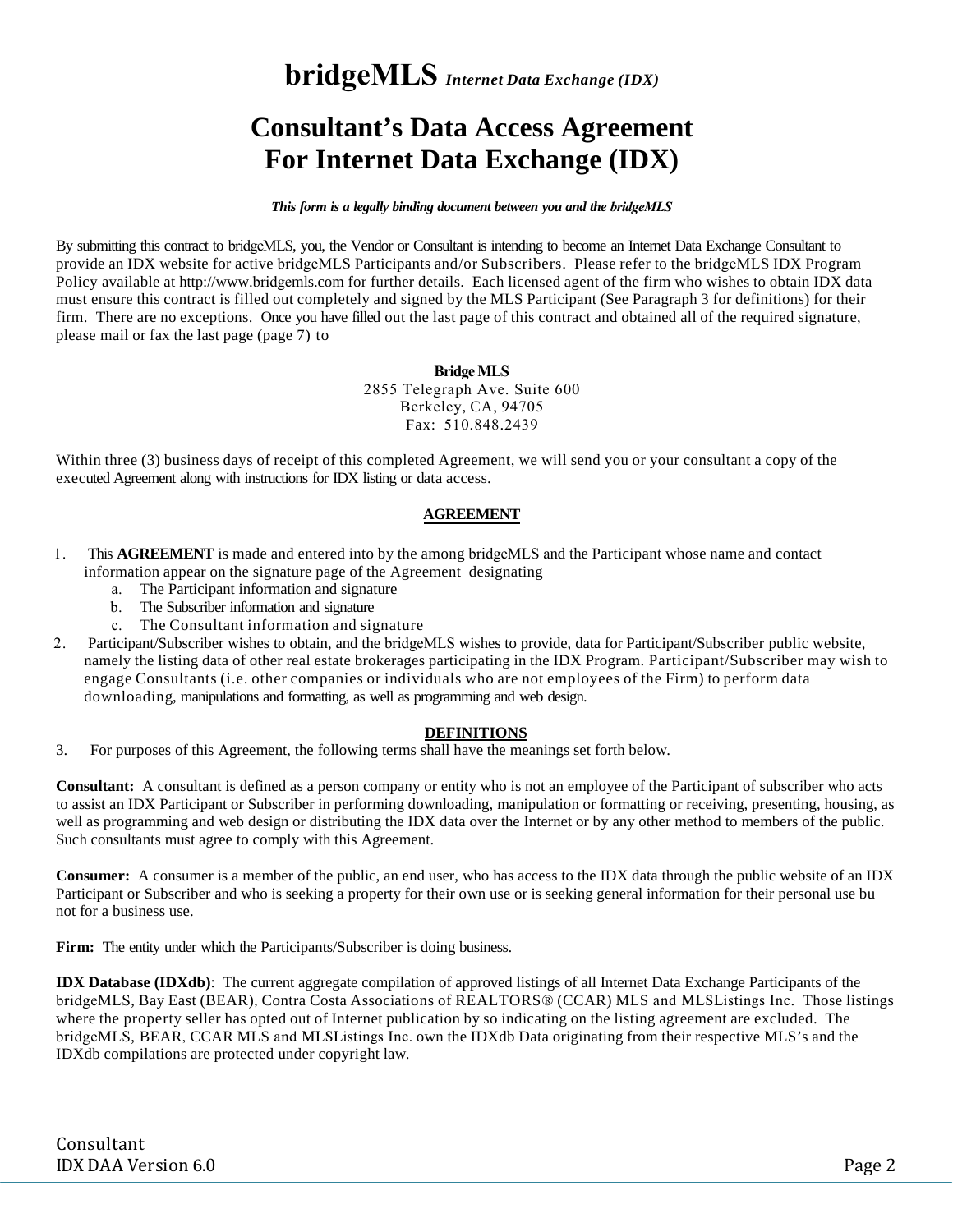**Internet Data Exchange Participant (IDXP**): The Participant who has not declined to give permission to other IDXP's and their agents to display its active, pending, and limited sold listings on their web sites in return for their permission to advertise their listings on its public web site.

**IDX Data**: The data supplied by the MLS specifically for the by the IDX Participant/Subscriber on their public websites. It includes only those data fields from the MLS that are approved for distribution to the public by Participants/Subscribers as outlined in Appendix C of the bridgeMLS IDX Policy.

**Listings**: For the purpose of is document, listings are defines as active, pending, and limited sold listings. Active listings are listings that are not pending, sold, withdrawn, off market, or expired status. Pending listings are listings that have a ratified contract but have not yet closed escrow. Sold listings are listings that are off market and recorded in the MLS under sold status. No other off market statuses are allowed for IDX display.

**IDX-EZ**: A proprietary program that allows IDX data to be displayed on a Participant/Subscriber's public web site in a framed window without the need to download the data.

**Multiple Listing Service (MLS)**: A service or entity for colleting and disseminating information about real property that is or has been for sale, including a means for real estate brokers to make offers of cooperation and compensation to each other. Multiple Listing Service may also include, without limitation, the provision of data processing, technical support, consulting, and other information technology services to real estate brokers and appraisers in connection with the sale and appraisals of real property.

**MLS Data**: The compilation of data relating to real estate entered into the MLS database by the Participants and Subscribers of bridgeMLS, the Bay East Association of REALTORS® MLS, the Contra Costa Association of REALTORS® MLS, and MLSListings Inc. and protected under copyright law.

**Participant**: A Broker Participant (Broker of Record) is defined as any individual broker who applies and is accepted by the MLS and meets the requirements listed in the bridgeMLS Rules and Regulations.

**Receiving Party**: A Participant, Subscriber or their Consultant or any one of them acting in accordance with the MLS guidelines regarding IDX.

**Rules**: The bridgeMLS Rules and Regulations, IDX Program Policy and any operating policies of the MLS as amended from time to time.

**Subscriber**: An individual, usually a Broker or an Agent who is operating subordinate to a Broker Participant who applies and is accepted by the MLS, and meets the requirements of the bridgeMLS Rules and Regulations.

## **bridgeMLS' OBLIGATION**

- 4. During the term of this Agreement, the MLS grants to Participant/Subscriber a revocable non-exclusive license, in each case subject to the Rules, to:
	- a. Display the IDX Data on Participant public web site, and
	- b. Make copies of the IDX Data to the extent necessary to deliver the IDX Data to consumers on Participant/Subscriber's public web site, or
	- c. Use an IDX-EZ link assigned by the MLS
- 5. During the term of this Agreement, the MLS agrees to provide to Participant/Subscriber and their Consultants:
	- a. Access to the IDX Data via the Internet using the Real Estate Transaction Standard ("RETS"), or through an assigned IDX-EZ link.
	- b. Seven (7) days advanced notice of changes to the file and record formats of the IDX Data; and
	- c. Seven (7) days advanced notice of changes to the IDX rules

## **PARTICIPANT/SUBSCRIBER'S OBLIGATION**

- 6. As the IDXdb includes IDX data from the bridgeMLS, BEAR MLS, and the CCAR MLS, Participants/Subscribers shall **comply with the IDX Rules of bridgeMLS, BEAR, CCAR**, and MLSListings Inc. **at all times. The Participant/Subscriber shall also comply with the MLS Rules and Regulations**.
- 7. Participant/Subscriber acknowledges the MLS's ownership of the copyrights on the MLS Data and the IDX Data.
- 8. Participant/Subscriber shall keep all displayed data current and update their public website at least every 72 hours.
	- a. For Active listings: Listings that are no longer active must be removed from the Particpant/Subscriber public website as an 'active' listing within 72 hours of removal of the listing as active from the IDX data.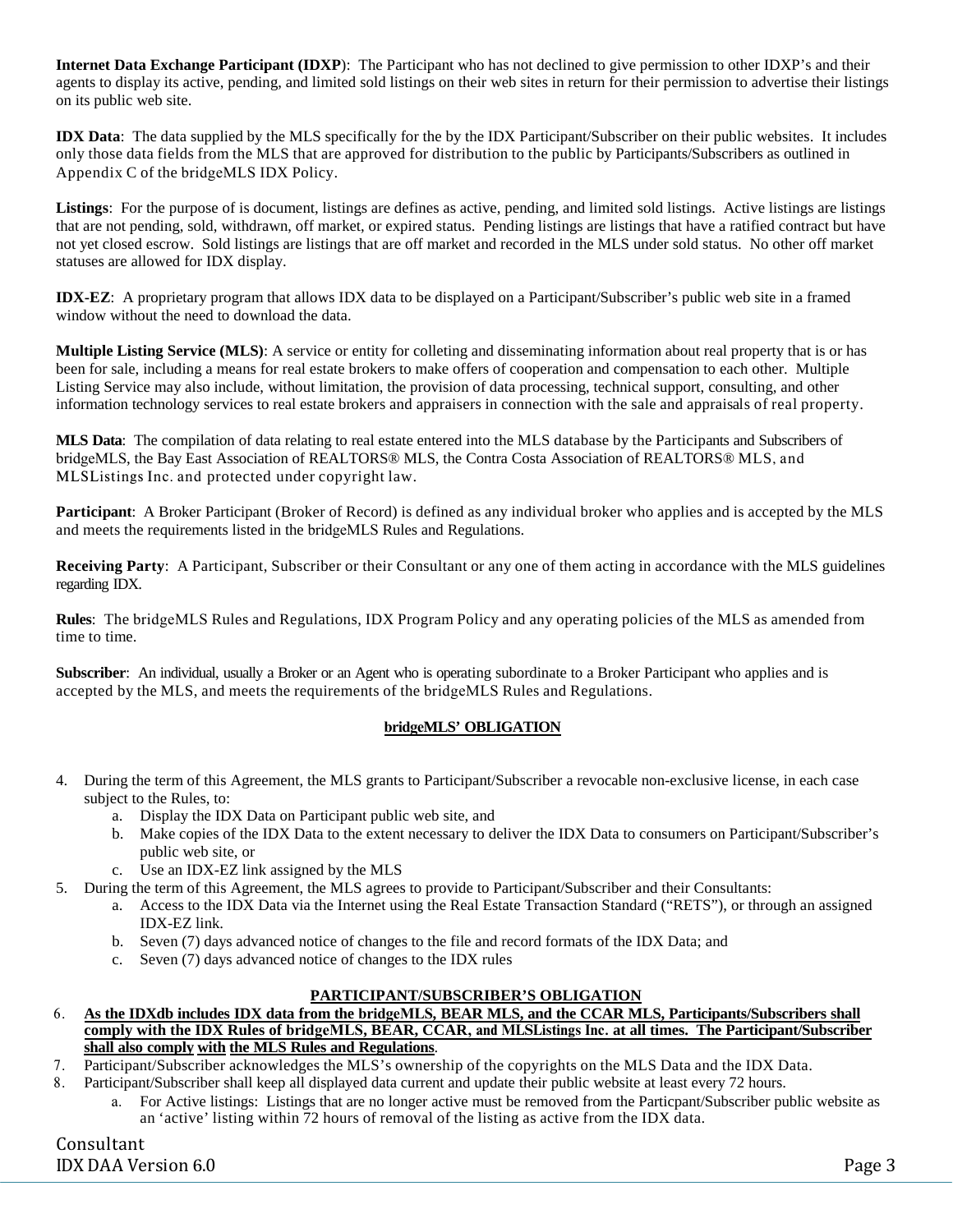- b. For Sold listings: Listings with a closing date of less than 3 years in the past may be displayed.
- 9. Participant/Subscriber shall comply with the requirements relating to Confidential Information set forth below.
- 10. Limit to Updates: daily update downloads shall be limited to no more than 6 times a day. Full downloads may be pulled only after 6:00pm Monday through Friday. No time restrictions for weekends.
- 11. In the event that Participant/Subscriber desires to use a Third Party, for the development and maintenance of the Participant/Subscriber public website, Participant/Subscriber agrees to require the Consultant to enter into an 'IDX contact wi6th the MLS and become a Consultant as defined herein.
- 12. If the MLS notifies Participant/Subscriber of a breach of the Rules of this Agreement and Participant/Subscriber does not immediately cure such breach, Participant/Subscriber agrees that the MLS may seek cure by any and all appropriate legal means necessary. In addition, the MLS may immediately, at its sole discretion, terminate Participant/Subscriber's access to the

MLS/IDX and the Consultant's access to IDX Data.

- 13. Participant/Subscriber shall notify the MLS within three (3) business days of any change to the information relating to Participant/Subscriber on the Information and Signature pages attached.
- 14. A Broker Participant or R.E. Subscriber may co-mingle the listings of other Participants with listings from other MLS sources on its website, provided all such displays are consistent with these rules. Co-mingling is (a) the ability for a visitor to the website to execute a single search that searches any portion of the IDX database at the same time it searches listing data from any other source(s); or (b) the display on a single web page or any portion of the IDX database and listing data from any other source.
- 15. Participant/Subscriber shall indemnify, defend and hold harmless bridgeMLS, BEAR, and CCAR MLS's from any and all claims, damages, liabilities, costs and expenses, including, without limitation, attorney's fees and costs, arising from or related to Participant/Subscriber and/or Consultant's business operations, including without limitation, use for misuse of the IDX Data and MLS Data.
- 16. Participant/Subscriber remains responsible at all times for any breach by Consultant.
- 17. Intention of IDX Display. IDX is solely intended to allow Participants and Subscribers to display limited active, pending, and sold MLS Data on their public internet sites. Display of this information is strictly limited to internet sites accessible by the public. IDX is in no way intended to negate prohibitions contained within these rules, or the Realtor Code of Ethics, which prohibits advertising of another agent's listings. Nor is IDX intended in any way to empower Subscriber or Participants to allow direct access to downloaded data on their individual computers, networks, or intranet sites by any individual (including buyers and sellers) who are not current Participants or Subscribers of bridgeMLS.
- 18. No portion of IDX-EZ shall be modified or reverse engineered. This includes the initial search screen (layout, background, text, text placement, etc) and the results screens (layout, background, text, text placement, etc).

## **CONSULTANT'S OBLIGATION**

- 19. If the MLS notifies Participant/Subscriber of a breach of the Rules or this Agreement and Firm does not immediately cure such breach, the MLS may contact Consultant to cure any such breach that is within Consultant's control. Consultant agrees to cooperate with the MLS and act immediately upon notification by the MLS of an uncured breach by Participant/Subscriber or Consultant.
- 20. Each Consultant acknowledges the MLS's ownership of the copyrights on the MLS Data and the IDX Data.
- 21. Each Consultant shall comply with the requirements related to the Confidential Information requirements as set forth below. The Participant/Subscriber remains responsible for the compliance of their Consultant in any activity performed by their Consultant regarding the IDX Data or its elements and systems
- 22. Each Consultant shall notify the MLS within five (5) business days of any change to the information relating to it on the Consultant Information and Signature page attached.
- 23. Limit to Updates: daily update downloads shall be limited to no more than 6 times a day. Full downloads may be pulled only after 6:00pm Monday through Friday. No time restrictions for weekends.
- 24. Consultant agrees to not modify or reverse engineer any portion of IDX-EZ. This includes the initial search screen (layout, background, text, text placement, etc) and the results screens (layout, background, text, text placement, etc).
- 25. Registered IDX Consultants are required to provide bridgeMLS with a monthly report of their current bridgeMLS customer list. This report shall be emailed to idx@bridgeml.com no later than the 5th of each month. A template will be provided for this purpose.
- 26. Consultant will be required to pay the MLS a set-up fee of \$100.00 for every new bridgeMLS user that is onboarded.

## **CONFIDENTIAL INFORMATION**

27. "Confidential Information" is information or material proprietary to the MLS or designated "confidential" by the MLS and not generally know to the public, that This includes the initial search screen (layout, background, text, text placement, etc) and the results screens (layout, background, text, text placement, etc). or Consultants or any one of them (the "Receiving Party"\_) may obtain knowledge of or access to as a result of delivery or access under his Agreement. Confidential Information includes, but is not limited to, the following types of information and other information of a similar nature (whether in oral, visual, audio, written or other form):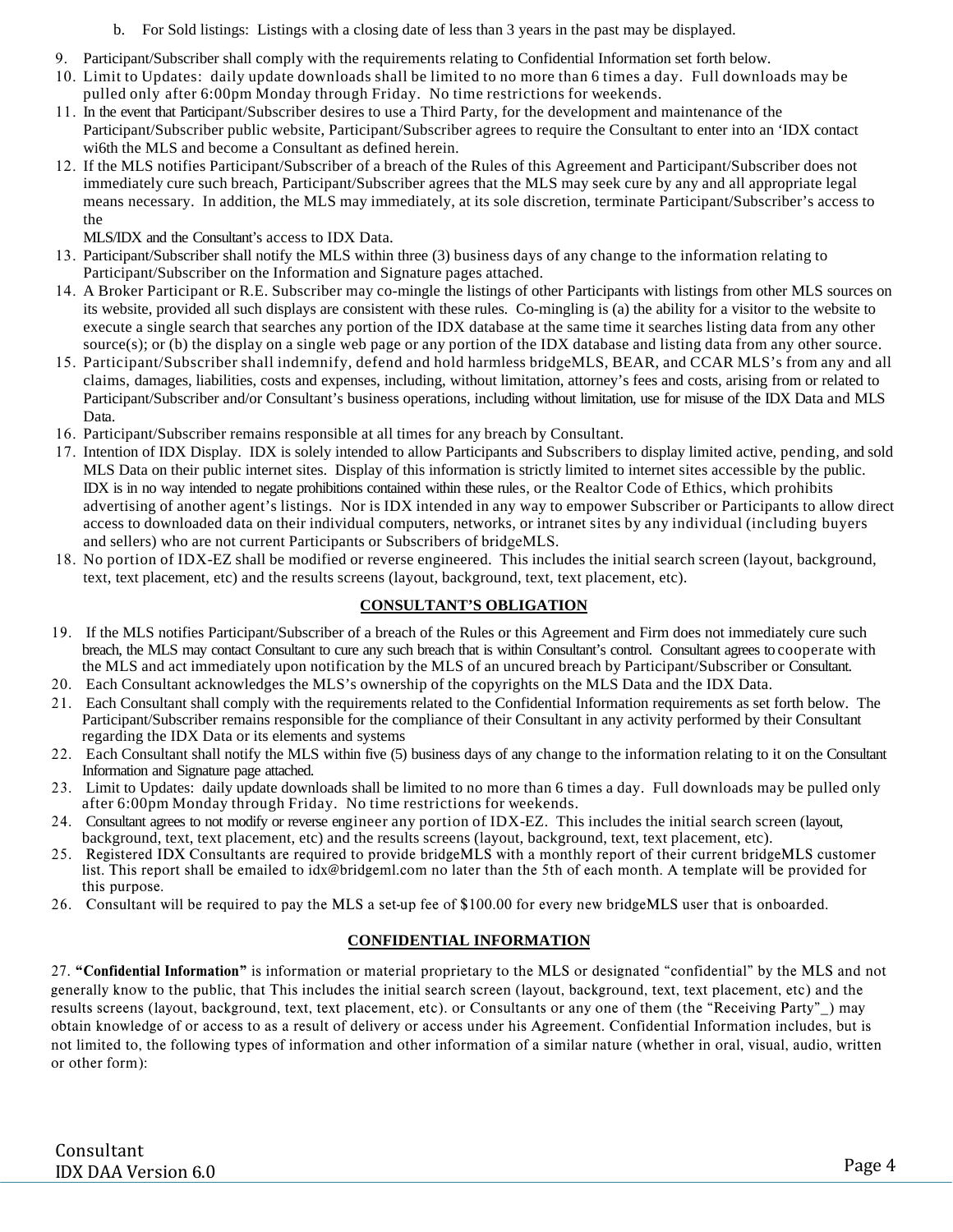- a. All MLS Data including photographs, except the IDX Data to the extent to which this Agreement and the Rules permit disclosure and that is provided in the RETS Data from the MLS;
- b. All documentation and other tangible or intangible discoveries, ideas, concepts, designs, drawings, specifications, models, information;
- c. Software, source code, object code, diagrams, flow charts;
- d. Techniques, procedures;
- e. IP addresses, IDX-EZ links, access codes and passwords; and
- f. Any information that the MLS obtains from any third party that the MLS treats as proprietary or designates as Confidential Information, whether or not owned or developed by the MLS.
- g. Firm, Participant and Subscriber roster information that appears in the MLS Database
- 28. **Exceptions**. The Confidential Information does not include information that:
	- a. Is in the public domain at the time of disclosure;
	- b. Is required to the disclosed by judicial order or other compulsion of law, provided that the Receiving Party provides to t65he MLS prompt notice of any such order.
- 29. **Title**. The Receiving Party acknowledges that title to and the ownership of the Confidential Information remains at all times with the MLS or with the third parties in whom title and ownership existed prior to this Agreement or prior to disclosure by the MLS.
- 30. **Restrictions on Use Scope of Use**. The Participant/Subscriber will use or access the Confidential Information only asexpressly permitted under this Agreement and the Rules and the Participant/Subscriber will not use its access or the Confidential Information for any other purpose. The Receiving Party will employ measures to protect the Confidential Information from disclosure at least as rigorous as those it uses to protect its own trade secrets, but in no event less than reasonable care.
- 31. **Restrictions on Use Unauthorized Uses**. The Receiving Party will not make copies of the Confidential Information. The Receiving Party will not directly or indirectly disclose, display, provide, transfer or otherwise make available the Confidential Information to any person or entity, unless the Receiving Party has received prior written consent of the MLS to do so. At no time and under no circumstances will the Receiving Party reverse engineer, decompile, or disassemble any software constituting part of the Confidential Information. The Receiving party will not incorporate the Confidential Information into any other work or product.
- 32. **Restrictions on Use No Third Party Access**. Only the Receiving Party's own employees will access the Confidential Information. The Receiving Party will not provide access to the Confidential Information to third parties, including consultants or independent contractors, without prior written consent from the MLS. If the MLS grants consent, the Receiving Party will execute an agreement with the third party that imposes at least as strict a confidentiality obligation on the third party as that imposed by this Agreement on the Receiving Party.
- 33. **Restrictions on Use Location Restriction**. The Receiving Party will not remove the Confidential Information from its principal place of business without the MLS's prior written consent. IN the event that MLS grants consent, the Receiving Party is not relieved of any of its obligations under this Agreement.
- 34. **Termination and Return of Materials**. Within five (5) days of the end of the term of this Agreement or receipt of notice of termination by the MLS, the Receiving Party will return to the MLS all Confidential Information and all other materials provided by the MLS to the Receiving Party. The Receiving Party will also erase, delete, or destroy any Confidential Information stored on magnetic media or other computer storage, including system backups. Upon the request of the MLS, an officer of the Receiving Party will certify in writing that all materials have been returned to the MLS and all magnetic or computer data has been destroyed.

## **TERM AND TERMINATION**

35. Term and Termination. The term of this Agreement begins of the "Effective Date" set forth on the "bridgeMLS Information and Signature Page" attached. The MLS has the right at any time and in its sole discretion to terminate this Agreement. This Agreement shall terminate upon the occurrence of any of the following events:

- a. The MLS's notice to Firm that this Agreement is terminated.
- b. Firm's notice to the MLS that it no longer intends to display IDX Data on its web site
- c. Termination of Firm's privileges as a Participant/Subscriber of the MLS for any reason, including non-payment of MLS dues or fines
- d. Upon Agreement of the Parties